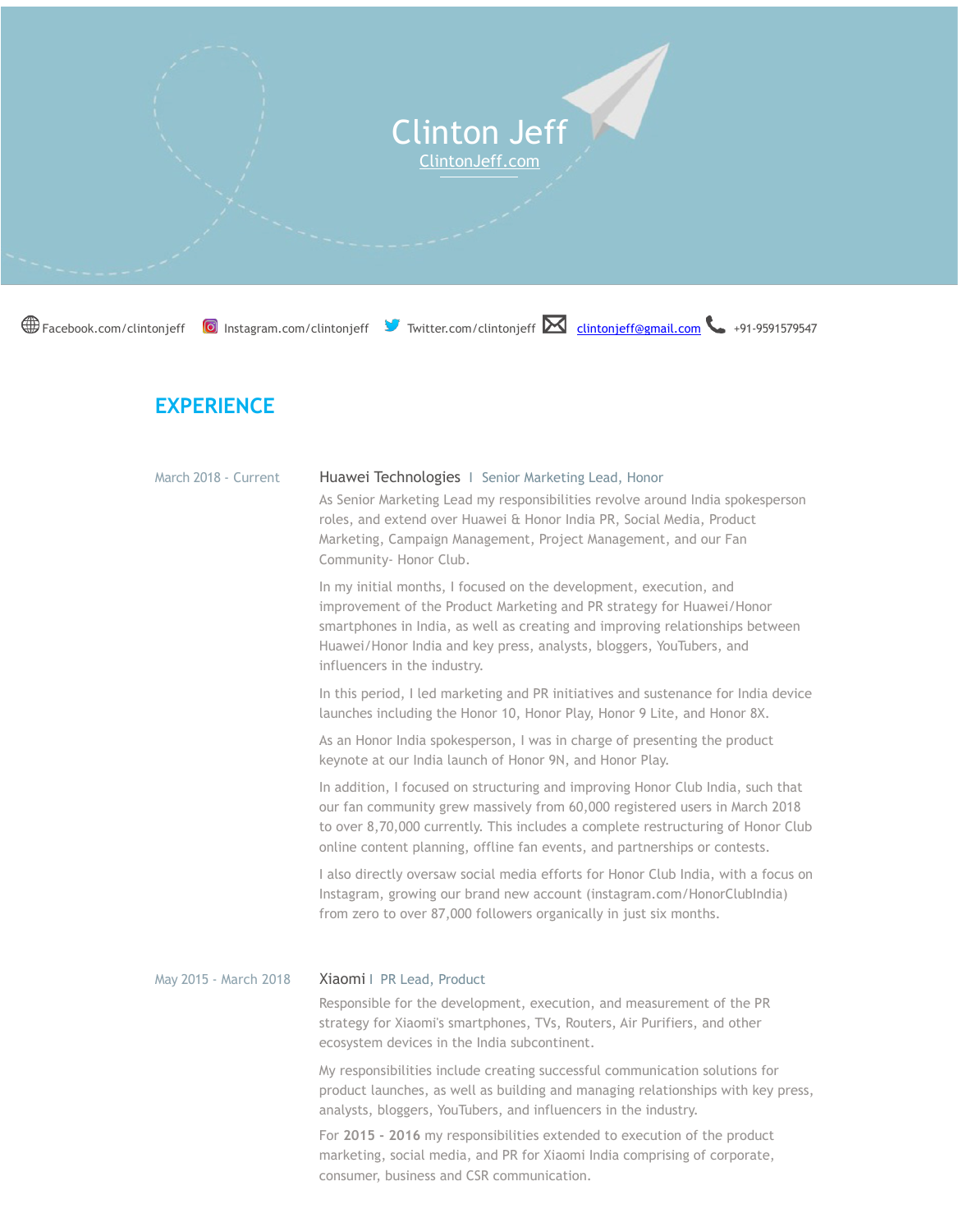During this time I worked directly under Xiaomi Global VP, Hugo Barra, led both corporate, as well as, product PR efforts for Xiaomi India, and was the lead project manager for the launch of Xiaomi's **'Make in India'** efforts, at an event in Vizag.

During this time I also built social properties for Xiaomi India including:

- An Instagram handle Instagram.com/XiaomiIndia
- And a YouTube channel YouTube.com/MiIndiaOfficial

For **2016**, my responsibilities revolved around leading the Product PR and marketing initiatives and sustenance for India device launches including Redmi Note 3, Redmi 3S/3S Prime, Mi 5, Mi Max, and the Mi Air Purifier 2.

I also contributed to global PR & marketing efforts for Xiaomi at Mobile World Congress 2016, and Global PR efforts for the China launch of **Mi MIX**, a concept smartphone that jumpstarted the trend of phones with minimal bezel, and led a press junket for Indian media to China for the launch.

In **2017**, my responsibilities revolved around leading the Product PR and marketing initiatives and sustenance for India device launches including Redmi Note 4, Redmi 4, Redmi 4A, Redmi 5A, Redmi Y1, Mi Max 2, and Mi MIX 2, along with the Mi Router 3C.

The highlight of my year, was leading product PR efforts for the global launch of Mi A1, the best of Xiaomi and Google coming together in a smartphone and reigniting the Android One program.

I also attended CES 2017 in Las Vegas to support global media efforts for Xiaomi at our booth, contributed to the China launch of Mi 6, and MIX 2, both of which included a press junket, and assisted with the Malaysia launch of Mi A1 in Kuala Lumpur.

In 2018, my responsibilities revolved around leading the Product PR and marketing initiatives and sustenance for India device launches including Redmi Note 5/5 Pro, Redmi 5, and Mi Mix 2S, along with the first global launch (outside of China) of the Mi TV series of smart televisions.

## June 2008 - May 2015 UnleashThePhones.com I Founder & Executive Editor

## Formerly ZOMGitsCJ.com

At the time when the blogging and content creator scene had yet to take off in India, I created a personal blog that was initially meant to be mainly travel + tech as I backpacked across India.

Eventually UnleashThePhones.com grew into a massive global technology blog that broke news stories, had our own sources for tech company leaks, and has been referenced by several major global publications including Engadget, The Verge, The Next Web, Android Central, Windows Central, AllAboutSymbian, AllAboutWindowsPhone, and more.

My duties as Executive Editor and Founder, included:

- Covering Technology News, Device Reviews, and Editorials
- Covering Technology launches and press events
- Leading an international team of 9 editors that I built, based across New Delhi, Mumbai, Sydney, Singapore, New York City, London, and Kuwait
- Leading all executive decisions and press relations for UnleashThePhones
- Leading UnleashThePhones Twitter, Facebook and Google Plus accounts
- Handling all website hosting, service payments, and IT requirements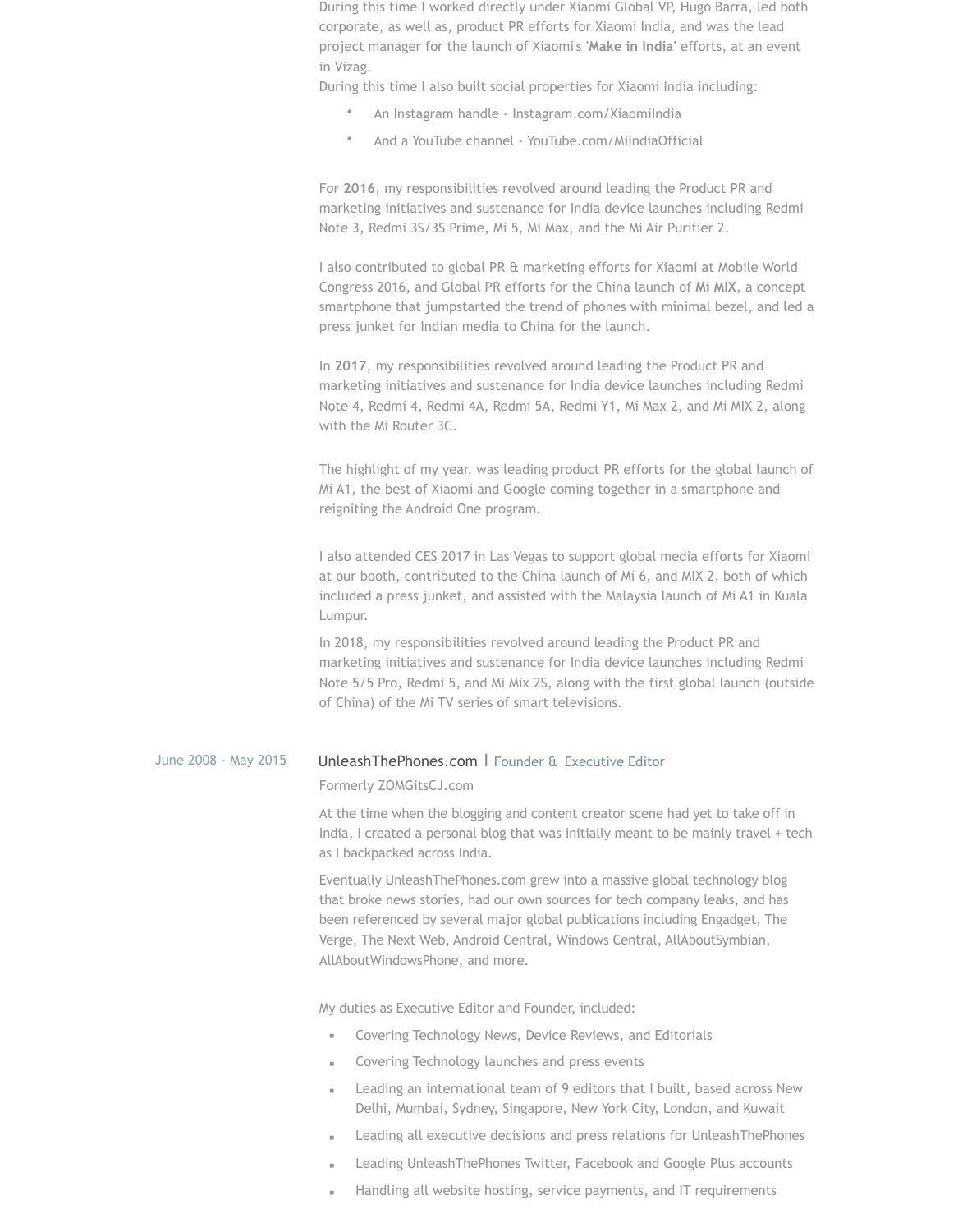|           | Oversaw and carried out rebranding from ZOMGitsCj.com                                                                                                                                                                                                                                                                                                                                        |
|-----------|----------------------------------------------------------------------------------------------------------------------------------------------------------------------------------------------------------------------------------------------------------------------------------------------------------------------------------------------------------------------------------------------|
|           | In my time as a journalist, I attended numerous global launches, ranging from<br>CES 2011, SXSW, CommunicAsia, Adobe MAX, Nokia World, IFA, Mobile World<br>Congress, and more.                                                                                                                                                                                                              |
| 2008-2015 | <b>YouTube Partner   Content Creator at YouTube.com/ClintonJeff</b>                                                                                                                                                                                                                                                                                                                          |
|           | Content creator, including video production, script development, marketing,<br>brand development, advertising revenue, and search engine optimization.                                                                                                                                                                                                                                       |
|           | Over the years, I created content based on smartphones and accessories from<br>major brands that I had relations with, including Bose, HTC, Samsung, Xiaomi,<br>Google, Microsoft, Nokia (Lumia, Symbian, Asha, E-series, N-Series), Sony,<br>Sony Ericsson, LG, Micromax, Blackberry, Lenovo, Motorola, Intel, Vivo, Jabra,<br>JBL, Coloud, Monster, Marshall, Sennheiser, and Plantronics. |
|           | My work as a YouTuber included:                                                                                                                                                                                                                                                                                                                                                              |
|           | $\bullet$<br>Record, edit and publish high-quality weekly product reviews,<br>unboxings and interviews                                                                                                                                                                                                                                                                                       |
|           | Hosted a weekly Google Hangout on Mobile News, with other online<br>$\bullet$<br>tech personalities                                                                                                                                                                                                                                                                                          |
|           | Collectively my videos have over 20,500,000 views, with my most popular<br>content attaining over 1.8 - 1.1 Million views.                                                                                                                                                                                                                                                                   |
| 2014      | Vivo India I Keynote presenter at India launch.                                                                                                                                                                                                                                                                                                                                              |
|           | Presented the Vivo X5Max portion of the keynote, at China smartphone brand<br>Vivo Mobiles first entry into India. My role in the keynote was as a "Tech<br>Expert" explaining the product to media at the launch event, as well as a<br>secondary event.                                                                                                                                    |
| 2012-2014 | Hindustan Times / Hindustan Times Brunch   Freelancer                                                                                                                                                                                                                                                                                                                                        |
|           | Freelance weekly contributing editor to the Hindustan Times & Hindustan<br>Times Brunch magazine. I covered articles pertaining to smartphones and how<br>they can add & improve your daily routine.<br>I have also contributed quotes to HT as a leading Tech Expert.                                                                                                                       |
| 2011-2012 | Nokia Conversations   Contributing Guest Editor                                                                                                                                                                                                                                                                                                                                              |
|           | At their prime, I contributed a handful of guest articles to Nokia<br>Conversations, covering how-to guides and topics related to how your<br>smartphone can contribute to your everyday routine and improve it.                                                                                                                                                                             |
|           | Topics were centred around their Symbian smartphones, and later their Lumia<br>smartphones.                                                                                                                                                                                                                                                                                                  |
|           | Note: "Nokia Conversations" (http://conversations.Nokia.com) rebranded over<br>to "Lumia Conversations", after the Microsoft acquisition. It now exists<br>absorbed into the Microsoft Devices Blog.                                                                                                                                                                                         |
| 2011-2015 | Television Appearances   Guest Tech Expert                                                                                                                                                                                                                                                                                                                                                   |
|           | Guest Tech Expert on several episodes of NDTV's Cell Guru & Gadget Guru TV<br>show, hosted by Tech Guru Rajiv Makhni. My appearances were focused on my<br>opinion on current technology & tech products.                                                                                                                                                                                    |
|           | I also made appearances on NDTV Prime's "Unboxed" and NDTV "Byte Me".<br>In addition, I have also appeared on ETNow, CNBC India, and an episode of BBC                                                                                                                                                                                                                                       |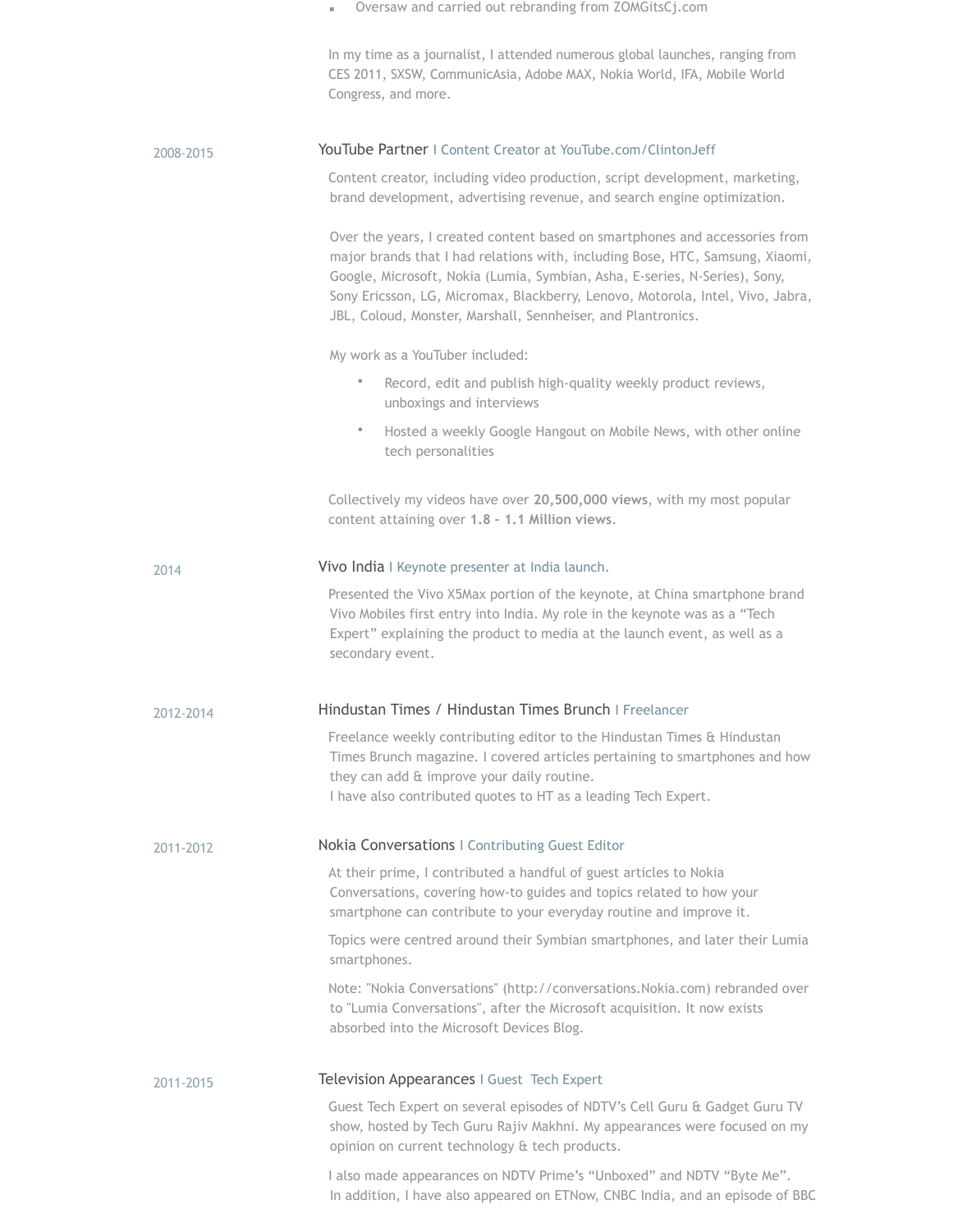|                  | Click's global Podcast.                                                                                                                                                                                                                                                                                                                                                                                                                                                                                                                                                                                                                           |
|------------------|---------------------------------------------------------------------------------------------------------------------------------------------------------------------------------------------------------------------------------------------------------------------------------------------------------------------------------------------------------------------------------------------------------------------------------------------------------------------------------------------------------------------------------------------------------------------------------------------------------------------------------------------------|
| 2009-2011        | Bloggers' Mind I Head of Consumer Strategy<br>Headed all social media efforts for Team Nokia, Team Yahoo, and worked with<br>Airtel, Tata Docomo, and various other technology brands.<br>My work extended across coming up with social media campaigns across Orkut,<br>Facebook, and Twitter, as well as blogger engagement campaigns including<br>both online and offline engagement events.<br>$\bullet$<br>Supported Blogger Relations Team<br>$\bullet$<br>Managed Facebook, Twitter, YouTube and Orkut accounts/<br>communities for Nokia India, and Yahoo meme<br>$\bullet$<br>Devised all blogger interactions and reach-out initiatives |
| 2007-2008        | DarlaMack.com   Senior Editor, N-Gage<br>I covered all Nokia N-Gage and Symbian content for DarlaMack.com, which at<br>the time was one of the leading sources of Nokia and Symbian news in North<br>America.                                                                                                                                                                                                                                                                                                                                                                                                                                     |
| 2004-2007        | Nokia Discussions & N-Gage Arena   N-Gage Elite, Moderator, Nokia Expert<br>Player of the month, and "N-Gage Elite" moderator of the Nokia N-Gage Arena,<br>an international online forum of mobile gamers and Nokia enthusiasts.<br>I also actively contributed and participated in Nokia Discussions, Nokia's official<br>support forums, which led to me being given moderator status, along with a<br>Nokia Expert designation to allow users to trust my feedback.                                                                                                                                                                           |
| <b>EDUCATION</b> |                                                                                                                                                                                                                                                                                                                                                                                                                                                                                                                                                                                                                                                   |
| $2003 - 2006$    | NMAMIT, Karnataka<br>Completed coursework toward Bachelors in Computer Science Engineering.<br>Class Representative for Semesters 1 and 2.<br>$\bullet$                                                                                                                                                                                                                                                                                                                                                                                                                                                                                           |
| 2001 - 2003      | Jabriya Indian School, Kuwait<br>11th and 12th standard, CBSE syllabus<br>School Prefect<br>$\bullet$<br>$\bullet$<br>Member of School Basketball Team<br>Member of School Computer Science Enthusiasts Team<br>$\bullet$<br>Voted most likely to be famous at farewell prom<br>$\bullet$                                                                                                                                                                                                                                                                                                                                                         |
| 1999 - 2001      | Indian Public School, Kuwait<br>9th and 10th standard, CBSE syllabus<br>Member of the Basketball Team<br>$\bullet$<br>Member of the Debate Team<br>$\bullet$<br>$\bullet$<br>Member of the Computer Science Club<br>Member of the Drama Club<br>$\bullet$                                                                                                                                                                                                                                                                                                                                                                                         |